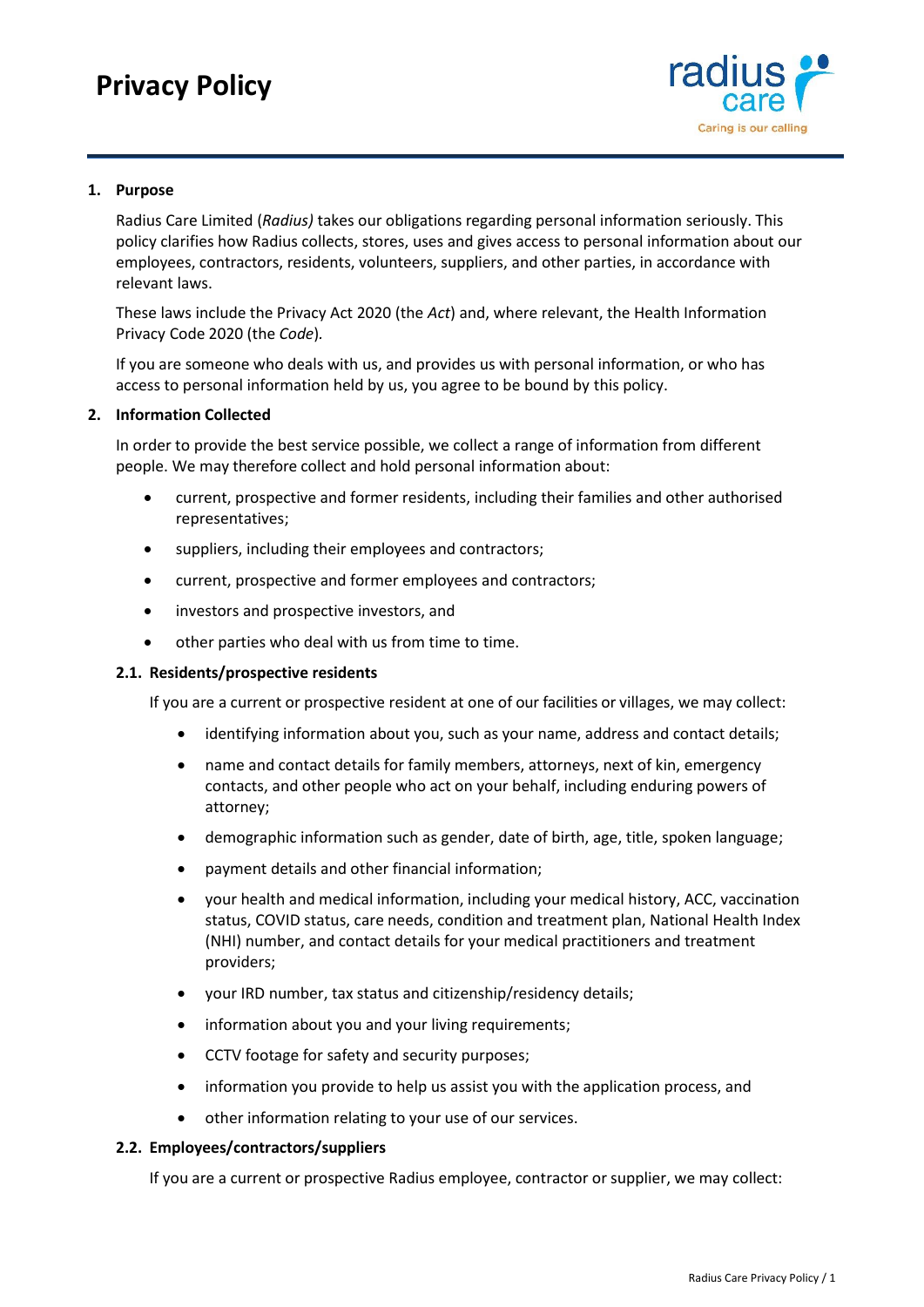- information about your occupation, educational qualifications, employment history and suitability for the role or relationship, including information provided during an employment application (such as your criminal history);
- employees' banking, tax and superannuation details;
- name and details of emergency contacts;
- contact details and any personal information provided when a business or service relationship was commenced with us;
- information about your performance in the role or relationship, including results of drug testing (if applicable);
- health information relevant to your role, such as vaccination status;
- pictures you choose to provide, and
- police vetting results, as per government guidelines.

We may also collect GPS data relating to your location while you are performing your role as an employee, contractor or supplier. However, you will clearly be advised in writing if we collect GPS data relating to your location at any time.

## **2.3. Investors**

If you are a current or prospective Radius investor, consistent with legal and NZX requirements we may collect:

- your name and contact details;
- information you provide to help assist you with the application process, and
- transactional and financial information relating to your investment.

# **2.4. Other**

From time to time, other personal information may be collected where this is needed for us to deliver our products or services, or where required by law.

Any personal information collected from you is held in accordance with the Act (in particular, the Privacy Principles contained in the Act) and the Code where relevant.

Providing the above information is optional. However, if you do not provide this information, we may be unable to provide products and services to you or the service you receive may not be as appropriate or relevant as it could be.

## **3. How your information is collected**

The personal information you provide to us may be collected in a variety of ways. We will generally collect personal information directly from you, including through the following means:

- when you first apply to become a resident, employee, contractor, or investor, or otherwise commence a business or service relationship with us;
- while providing any of our products or services to you;
- from website registration or contact forms, investor application forms and credit application forms;
- during your interactions and correspondence with us;
- when your health status is assessed;
- when you use our websites;
- through CCTV cameras that may be situated in our facilities or villages or vehicles. (Note that CCTV may be used in public places, but will not be placed in private areas, such as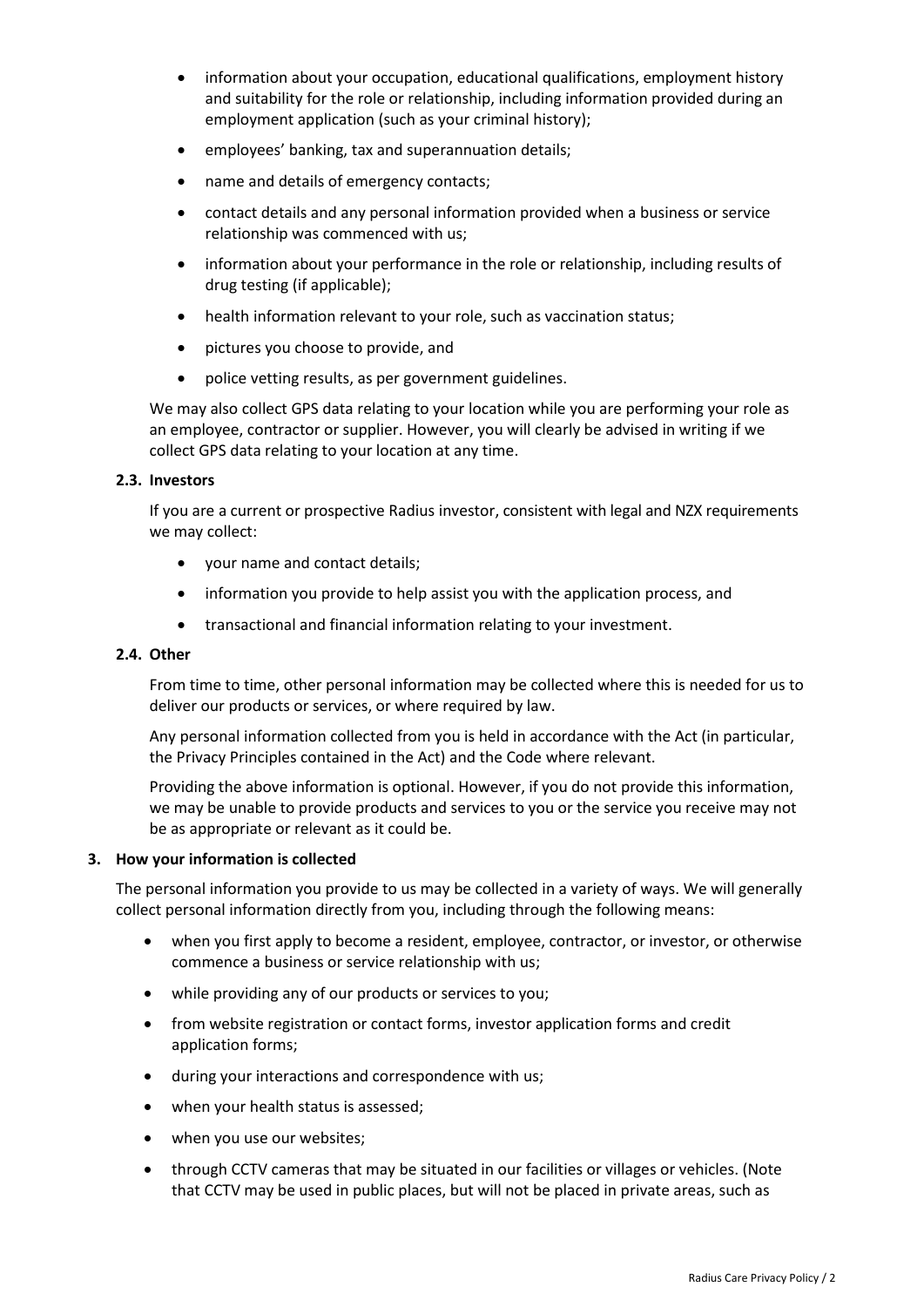bedrooms, without consent of the resident/family);

- through GPS-enabled devices (but only where you have been advised of this as part of our terms of service or your employment – refer above);
- while conducting resident satisfaction and customer research surveys, and
- through promotions.

We may also collect your personal information from third parties where you have authorised this, as is permitted by law, or where the information is publicly available. This may include information from:

- your representative, or any person you have authorised to act on your behalf;
- medical professionals or health and disability service providers who are involved in your care – with your consent;
- health insurers:
- suppliers of services to us (e.g. recruitment firms), and
- government agencies such as a District Health Board (DHB), the Accident Compensation Corporation (ACC) and the Ministry of Health (MoH) – with your consent.

We may store the above information for possible future communications.

If you have provided us with information about another person, you must have that person's permission to do so, and may need to comply with your obligations under the Act and the Code, (for example, informing the other person that you have done so, that they have a right to access their information, and that their personal information will be handled in accordance with this policy).

## **4. How we use your information**

We may use the personal information we collect from you for a number of purposes connected with our business. These include the following:

## **4.1. General Use**

- to verify your identity and application details;
- to supply or provide any products or services you have requested, including healthcare services;
- to administer your account (including credit checks, processing, administering and collecting payments from or making payments to you);
- to interact and communicate with you;
- to engage third parties on your behalf (where authorised);
- to deal with your requests, enquiries or complaints and other resident care or business-related activities;
- to improve our products and services;
- to contact you about our products or other initiatives we think you might be interested in;
- for marketing, publicity or market research that we might undertake;
- to comply with our legal obligations, including our reporting obligations, and
- for other purposes for which you have given permission or which is allowed by law.

# **4.2. Residents**

If you are a current or prospective resident at one of our facilities or villages, we may use your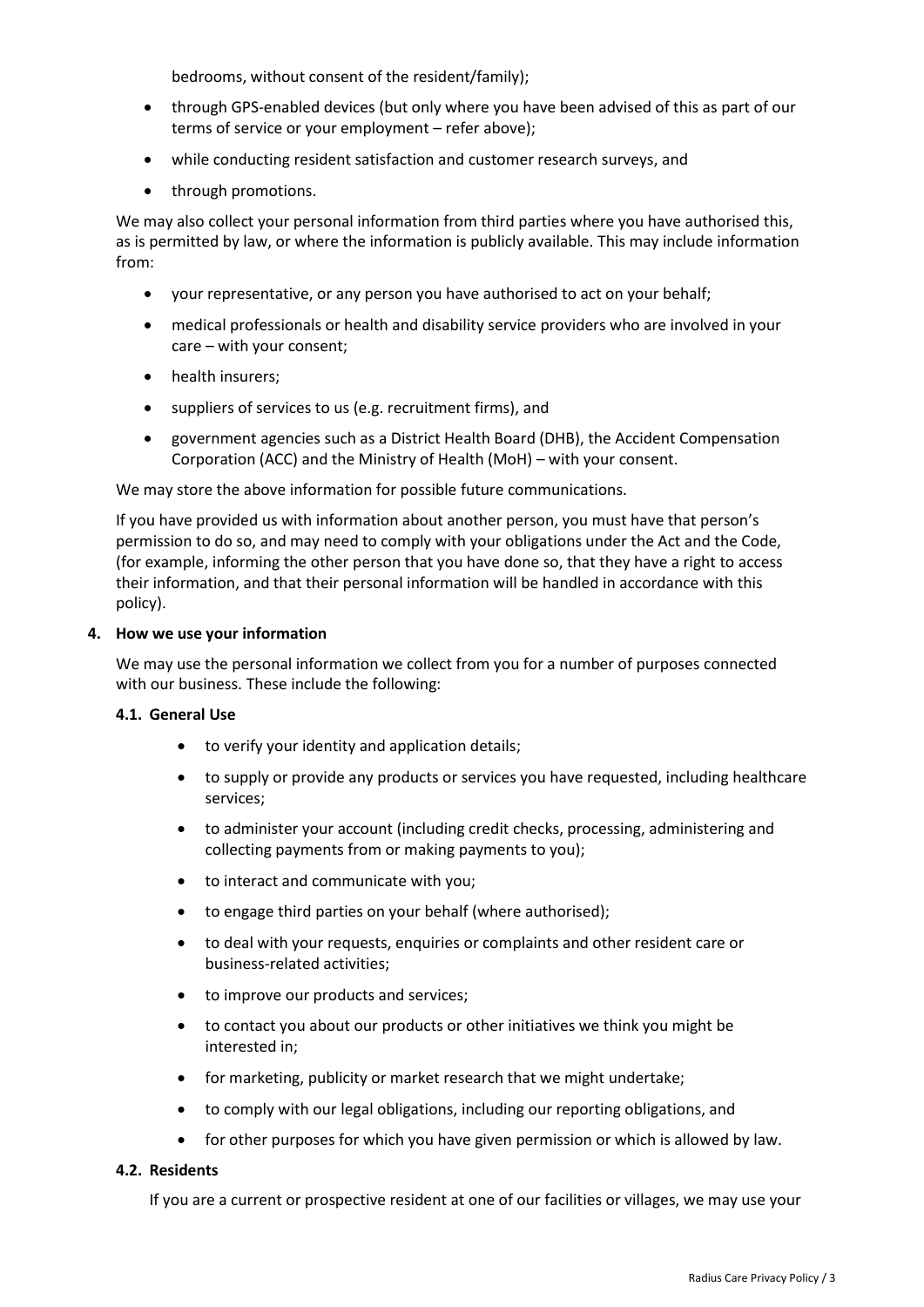personal information:

- to assist you to apply to live in one of our facilities or villages;
- to assess your requirements, needs, health status and how we can care for you;
- to provide you with, or facilitate the provision of, treatment or care;
- to maintain and administer your records, including your clinical records;
- to liaise with a DHB or MoH so we can comply with our obligations to them (including in connection with any audit of a facility or village);
- to liaise with a Needs Assessment Coordination Service (NASC) where you undergo a needs assessment;
- to provide health information about you (including your authorised representative's contact details) where requested to do so under the Act or the Code;
- to monitor progress of your application for a government subsidy and to supply information on the subsidy;
- to contract with your authorised representatives, and
- to manage and maintain our facilities and villages.

## **4.3. Employees/contractors/suppliers**

If you are a current or prospective employee, contractor or supplier, we may use your personal information:

- to assess your suitability or performance;
- to manage and meet obligations in relation to our employees, contractors and suppliers;
- to purchase products or services, and
- to perform drug and alcohol searching and testing, in accordance with relevant Radius Care policies.

## **5. Accessing your own information**

We take reasonable steps to keep your personal information accurate, complete, and up-to-date.

Aside from those circumstances set out in the Act and the Code, you have a right to access and correct the personal information we hold about you. To do this, please email our Privacy Officer at [privacyofficer@radiuscare.co.nz.](mailto:privacyofficer@radiuscare.co.nz)

In some circumstances, there may be a charge associated with providing copies of your personal information to you. If this is the case, we will let you know before sending your information to you.

## **5.1. Investors**

If you are a current or prospective Radius investor, we may use your personal information:

- to process your application to become an investor;
- to enable your investment in Radius, and
- as otherwise required or allowed by law.

#### **5.2. Other**

If required, we may use CCTV footage for identifying and deterring inappropriate or criminal behaviour at our facilities and villages, and monitoring the safety and security of our residents, staff and property.

We may also use your information in an anonymised aggregated form, to carry out analysis of our products and services and interactions with residents and staff.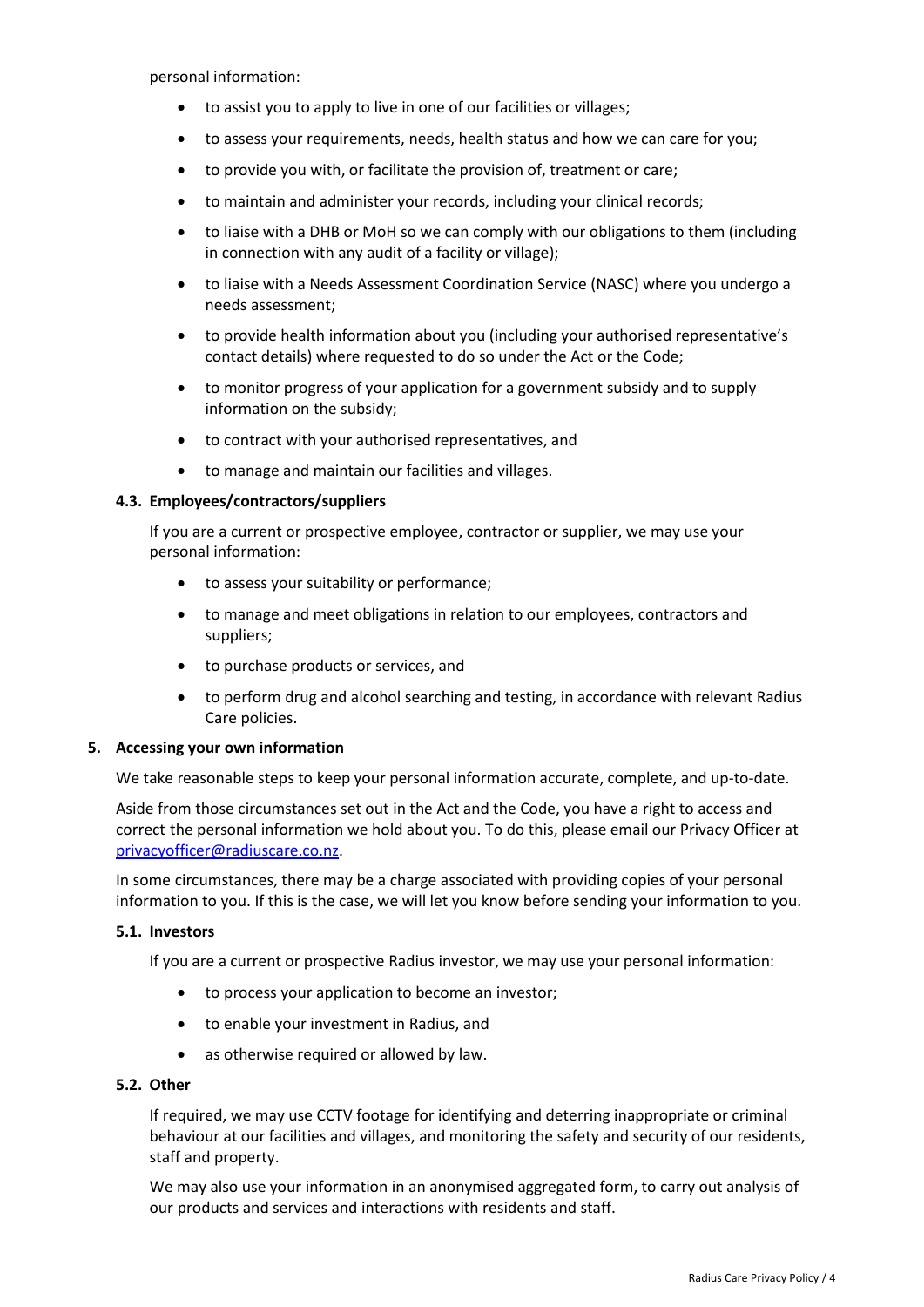# **6. Disclosure of your information**

Any information you supply to us may be shared with, and used by, the following, where relevant to them:

- our employees, contractors, suppliers and agents;
- your authorised representative or any person acting on your behalf;
- a DHB or the MoH, to enable us to fulfil our obligations to them;
- a NASC, where you undergo a needs assessment:
- other government and regulatory authorities, where required or allowed by law (this includes Worksafe);
- medical professionals and health and disability service providers involved in your treatment or care;
- third party health benefit providers and insurance companies, so we can assist in your claim for reimbursement/payment of the cost of your treatment or care;
- other third parties who help provide products and services (or audit these);
- our advisors:
- a business that supports our services and products (for example, a business that hosts or maintains our IT system, data centre or websites);
- credit risk assessment agencies and debt collection agencies;
- any court, tribunal or regulatory authority where disclosure is required or allowed by law, and
- any other person authorised by you or by law.

We will not share your information with third parties, except as outlined in this policy, or where you have authorised that disclosure.

In the event we sell any facility, village, or other business or entity within the Radius group, personal information relating to current and prospective residents, customers, employees, contractors, suppliers and other persons who deal with that facility, village, business or entity will be transferred to the purchaser of the facility, village, village operator, business or entity.

Your information may be hosted with a third-party service provider, such as our software systems provider. Our agreements with them prohibit the information that we collect from you being used by them in a way that we have not authorised.

We may be required by law to disclose information relating to your shareholding in Radius, for example, where someone requests our share register.

## **7. Holding personal information outside of New Zealand**

If we are required to store or transfer information outside of New Zealand, we will ensure this information is protected in a consistent manner with New Zealand guidelines.

## **8. Storage and protection of your information**

We may record and store personal information we collect from you. We take reasonable steps so that your personal information is stored securely and is protected from misuse, loss and unauthorised access, modification or disclosure.

If a privacy breach occurs which has caused or may cause serious harm to you, we will notify you of this as soon as practicable either directly or, if that is not reasonably practicable, by public notice.

We may store your personal information using a third-party service provider (including providers outside New Zealand), therefore your personal information may be held outside New Zealand. These providers specialise in the areas of data storage, hosting and protection, and are experienced